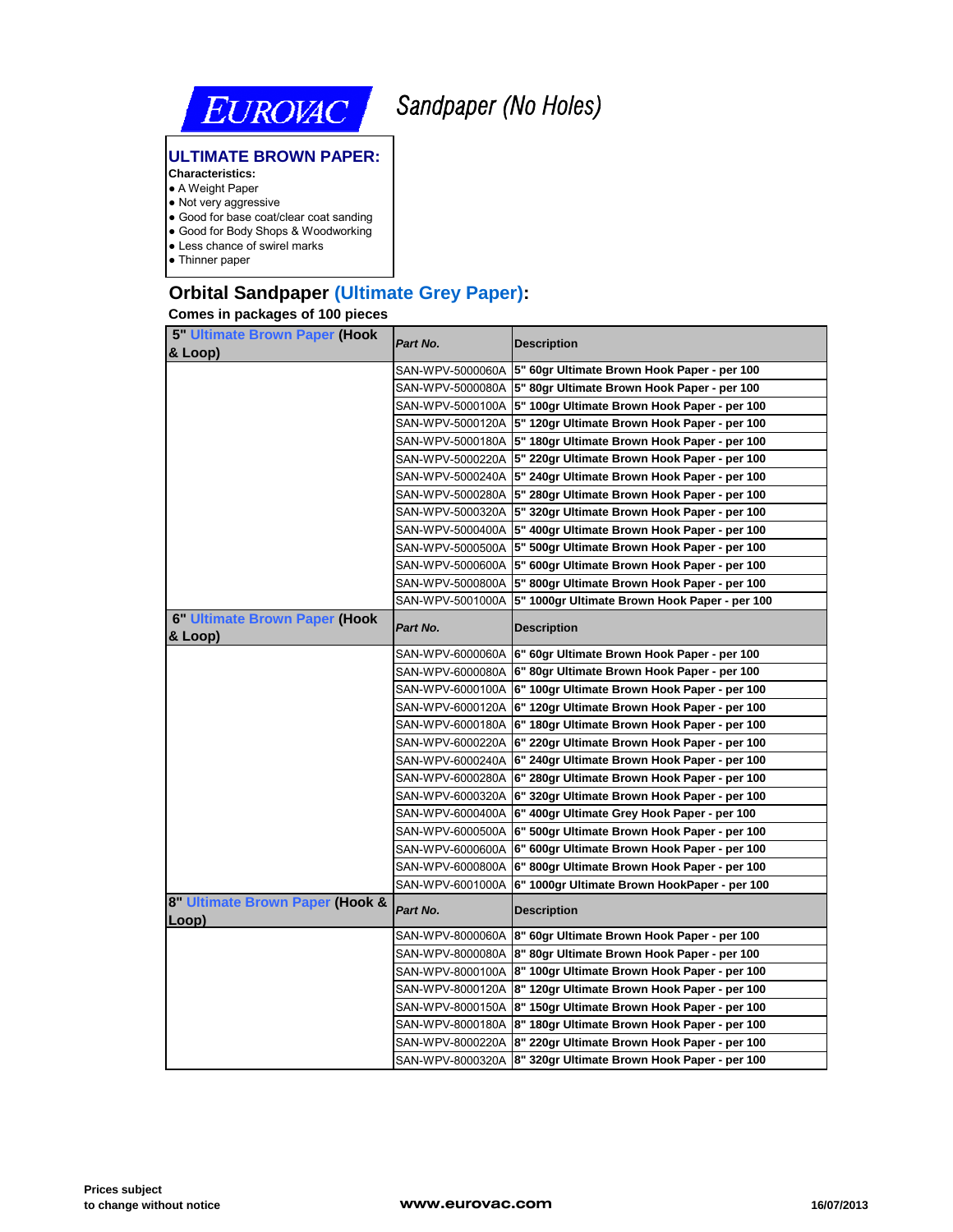- B Weight Paper
- More aggressive than Grey Paper
- Aggressive nature is achieved in how the
- paper is glued/bonded ● Good for Fiberglass
- Cuts very fast
- 

# **Orbital Sandpaper (Miracle Blue Paper):**

## **Comes in packages of 100 pieces**

| 5" Miracle Blue Paper (Hook &<br>Loop) | Part No.         | <b>Description</b>                                          |
|----------------------------------------|------------------|-------------------------------------------------------------|
|                                        |                  | SAN-WPV-5000060B 5" 60gr Miracle Blue Hook Paper - per 100  |
|                                        |                  | SAN-WPV-5000080B 5" 80gr Miracle Blue Hook Paper - per 100  |
|                                        |                  | SAN-WPV-5000100B 5" 100gr Miracle Blue Hook Paper - per 100 |
|                                        |                  | SAN-WPV-5000120B 5" 120gr Miracle Blue Hook Paper - per 100 |
|                                        |                  | SAN-WPV-5000180B 5" 180gr Miracle Blue Hook Paper - per 100 |
|                                        |                  | SAN-WPV-5000220B 5" 220gr Miracle Blue Hook Paper - per 100 |
|                                        |                  | SAN-WPV-5000240B 5" 240gr Miracle Blue Hook Paper - per 100 |
|                                        |                  | SAN-WPV-5000280B 5" 280gr Miracle Blue Hook Paper - per 100 |
|                                        | SAN-WPV-5000320B | 5" 320gr Miracle Blue Hook Paper - per 100                  |
|                                        |                  | SAN-WPV-5000400B 5" 400gr Miracle Blue Hook Paper - per 100 |
|                                        |                  | SAN-WPV-5000500B 5" 500gr Miracle Blue Hook Paper - per 100 |
|                                        |                  | SAN-WPV-5000600B 5" 600gr Miracle Blue Hook Paper - per 100 |
|                                        |                  | SAN-WPV-5000800B 5" 800gr Miracle Blue Hook Paper - per 100 |
|                                        | SAN-WPV-50001000 | 5" 1000gr Miracle Blue Hook Paper - per 100                 |
| 6"Miracle Blue Paper (Hook &<br>Loop)  | Part No.         | <b>Description</b>                                          |
|                                        | SAN-WPV-6000060B | 6" 60gr Miracle Blue Hook Paper - per 100                   |
|                                        | SAN-WPV-6000080B | 6" 80gr Miracle Blue Hook Paper - per 100                   |
|                                        | SAN-WPV-6000100B | 6" 100gr Miracle Blue Hook Paper - per 100                  |
|                                        |                  | SAN-WPV-6000120B 6" 120gr Miracle Blue Hook Paper - per 100 |
|                                        |                  | SAN-WPV-6000180B 6" 180gr Miracle Blue Hook Paper - per 100 |
|                                        | SAN-WPV-6000220B | 6" 220gr Miracle Blue Hook Paper - per 100                  |
|                                        |                  | SAN-WPV-6000240B 6" 240gr Miracle Blue Hook Paper - per 100 |
|                                        |                  | SAN-WPV-6000280B 6" 280gr Miracle Blue Hook Paper - per 100 |
|                                        | SAN-WPV-6000320B | 6" 320gr Miracle Blue Hook Paper - per 100                  |
|                                        |                  | SAN-WPV-6000400B 6" 400gr Miracle Blue Hook Paper - per 100 |
|                                        | SAN-WPV-6000500B | 6" 500gr Miracle Blue Hook Paper - per 100                  |
|                                        |                  | SAN-WPV-6000600B 6" 600gr Miracle Blue Hook Paper - per 100 |
|                                        | SAN-WPV-6000800B | 6" 800gr Miracle Blue Hook Paper - per 100                  |
|                                        | SAN-WPV-60001000 | 6" 1000gr Miracle Blue Hook Paper - per 100                 |
| 8" Miracle Blue Paper (Hook &<br>Loop) | Part No.         | <b>Description</b>                                          |
|                                        |                  | SAN-WPV-8000060B 8" 60gr Miracle Blue Hook Paper - per 100  |
|                                        |                  | SAN-WPV-8000080B 8" 80gr Miracle Blue Hook Paper - per 100  |
|                                        |                  | SAN-WPV-8000100B 8" 100gr Miracle Blue Hook Paper - per 100 |
|                                        |                  | SAN-WPV-8000120B 8" 120gr Miracle Blue Hook Paper - per 100 |
|                                        |                  | SAN-WPV-8000150B 8" 150gr Miracle Blue Hook Paper - per 100 |
|                                        |                  | SAN-WPV-8000180B 8" 180gr Miracle Blue Hook Paper - per 100 |
|                                        |                  |                                                             |
|                                        |                  | SAN-WPV-8000220B 8" 220gr Miracle Blue Hook Paper - per 100 |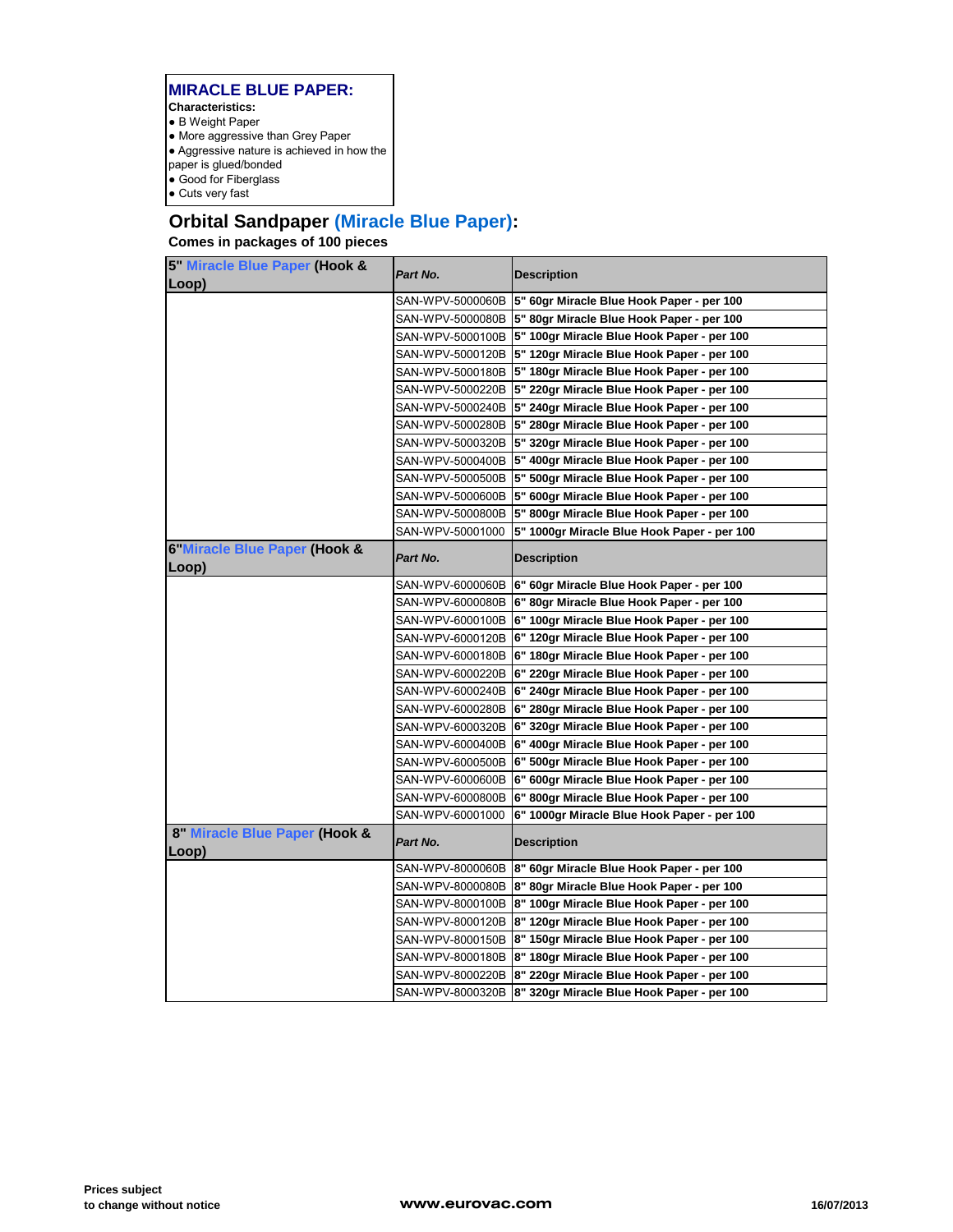#### **BODY SHOP YELLOW PAPER: Characteristics:**

● C Weight Paper

● Anti-clog - Higher Sanding Efficiency

• Suitable For Quick Change Sanding,

#### Polishing On Paint & Curved Surfaces

# **Orbital Sandpaper (Body Shop Yellow):**

**Comes in packages of 100 pieces**

| 5" Body Shop Yellow Paper<br>(Hook & Loop)        | Part No.         | <b>Description</b>                              |
|---------------------------------------------------|------------------|-------------------------------------------------|
|                                                   | SAN-YPV-5000100C | 5" 80gr Body Shop Yellow Hook Paper - per 100   |
|                                                   | SAN-YPV-5000120C | 5" 100gr Body Shop Yellow Hook Paper - per 100  |
|                                                   | SAN-YPV-5000180C | 5" 120gr Body Shop Yellow Hook Paper - per 100  |
|                                                   | SAN-YPV-5000220C | 5" 180gr Body Shop Yellow Hook Paper - per 100  |
|                                                   | SAN-YPV-5000240C | 5" 220gr Body Shop Yellow Hook Paper - per 100  |
|                                                   | SAN-YPV-5000280C | 5" 280gr Body Shop Yellow Hook Paper - per 100  |
|                                                   | SAN-YPV-5000320C | 5" 320gr Body Shop Yellow Hook Paper - per 100  |
|                                                   | SAN-YPV-5000400C | 5" 400gr Body Shop Yellow Hook Paper - per 100  |
|                                                   | SAN-YPV-5000500C | 5" 500gr Body Shop Yellow Hook Paper - per 100  |
|                                                   | SAN-YPV-5000600C | 5" 600gr Body Shop Yellow Hook Paper - per 100  |
|                                                   | SAN-YPV-5000800C | 5" 800gr Body Shop Yellow Hook Paper - per 100  |
|                                                   | SAN-YPV-50001000 | 5" 1000gr Body Shop Yellow Hook Paper - per 100 |
| <b>6" Body Shop Yellow Paper</b><br>(Hook & Loop) | Part No.         | <b>Description</b>                              |
|                                                   | SAN-YPV-6000080C | 6" 80gr Body Shop Yellow Hook Paper - per 100   |
|                                                   | SAN-YPV-6000100C | 6" 100gr Body Shop Yellow Hook Paper - per 100  |
|                                                   | SAN-YPV-6000120C | 6" 120gr Body Shop Yellow Hook Paper - per 100  |
|                                                   | SAN-YPV-6000180C | 6" 128gr Body Shop Yellow Hook Paper - per 100  |
|                                                   | SAN-YPV-6000220C | 6" 220gr Body Shop Yellow Hook Paper - per 100  |
|                                                   | SAN-YPV-6000240C | 6" 240gr Body Shop Yellow Hook Paper - per 100  |
|                                                   | SAN-YPV-6000280C | 6" 280gr Body Shop Yellow Hook Paper - per 100  |
|                                                   | SAN-YPV-6000320C | 6" 320gr Body Shop Yellow Hook Paper - per 100  |
|                                                   | SAN-YPV-6000400C | 6" 400gr Body Shop Yellow Hook Paper - per 100  |
|                                                   | SAN-YPV-6000500C | 6" 500gr Body Shop Yellow Hook Paper - per 100  |
|                                                   | SAN-YPV-6000600C | 6" 600gr Body Shop Yellow Hook Paper - per 100  |
|                                                   | SAN-YPV-6000800C | 6" 800gr Body Shop Yellow Hook Paper - per 100  |
|                                                   | SAN-YPV-60001000 | 6" 1000gr Body Shop Yellow Hook Paper - per 100 |
| 8" Body Shop Yellow Paper<br>(Hook & Loop)        | Part No.         | <b>Description</b>                              |
|                                                   | SAN-YPV-8000080C | 8" 80gr Body Shop Yellow Hook Paper - per 100   |
|                                                   | SAN-YPV-8000100C | 8" 100gr Body Shop Yellow Hook Paper - per 100  |
|                                                   | SAN-YPV-8000120C | 8" 120gr Body Shop Yellow Hook Paper - per 100  |
|                                                   | SAN-YPV-8000150C | 8" 150gr Body Shop Yellow Hook Paper - per 100  |
|                                                   | SAN-YPV-8000180C | 8" 180gr Body Shop Yellow Hook Paper - per 100  |
|                                                   | SAN-YPV-8000220C | 8" 220gr Body Shop Yellow Hook Paper - per 100  |
|                                                   | SAN-YPV-8000320C | 8" 320gr Body Shop Yellow Hook Paper - per 100  |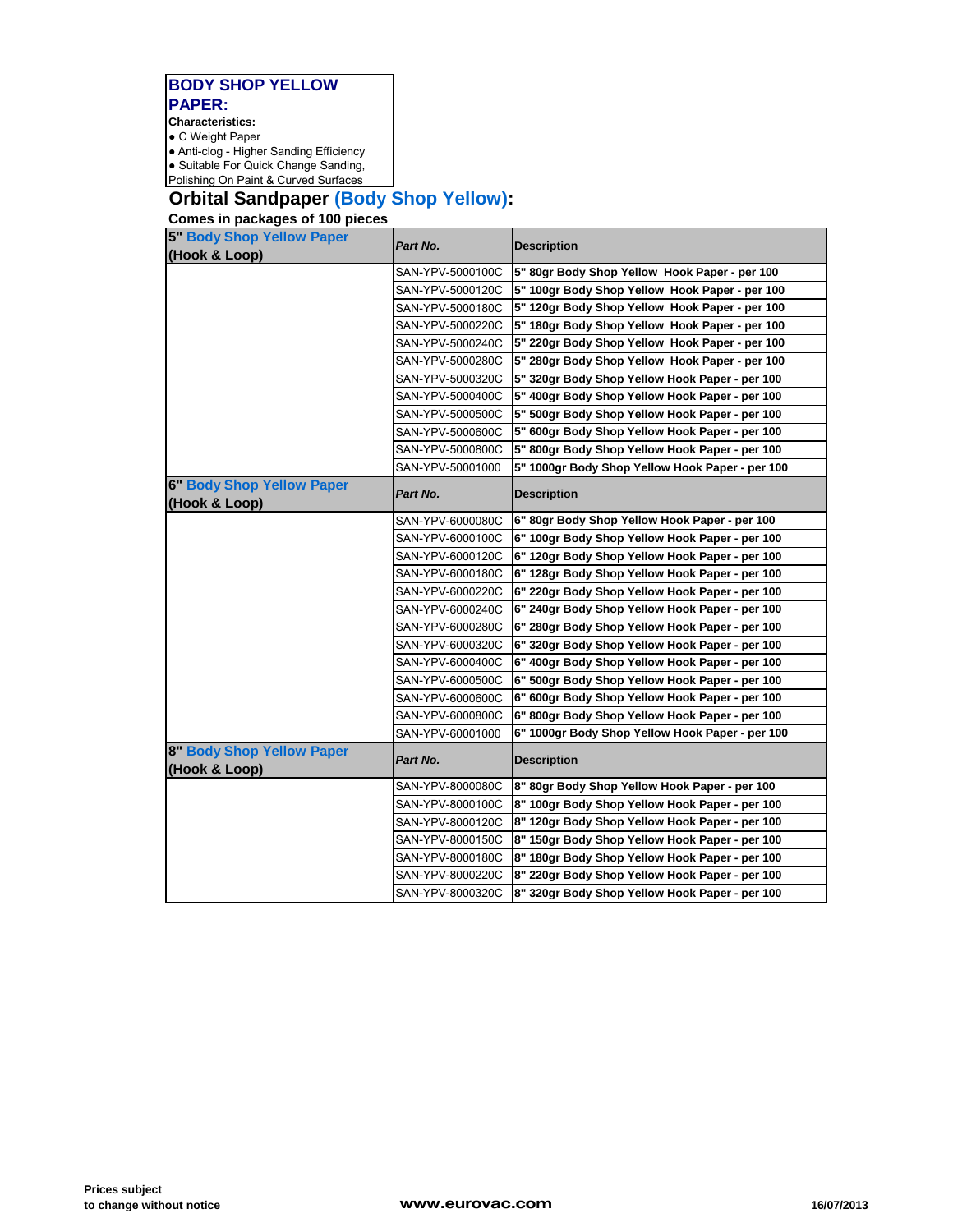#### **RUGID RESIN PAPER: Characteristics:**

- E Weight Paper
- Extremly durable & aggressive
- Not very flexible
- $\bullet$  Heavy duty applications
- Typically not used beyond 120gr

## **Orbital Sandpaper (Rugid Resin Paper):**

**Comes in packages of 100 pieces**

| <b>6" Rugid Resin Paper</b><br>(Hook & Loop) | Part No.         | Description                               |
|----------------------------------------------|------------------|-------------------------------------------|
|                                              | SAN-RPV-6000060E | 6" 60gr Rugid Resin Hook Paper - per 100  |
|                                              | SAN-RPV-6000080E | 6" 80gr Rugid Resin Hook Paper - per 100  |
|                                              | SAN-RPV-6000100E | 6" 100gr Rugid Resin Hook Paper - per 100 |
|                                              | SAN-RPV-6000120E | 6" 120gr Rugid Blue Hook Paper - per 100  |
|                                              |                  |                                           |
| 8" Rugid Resin Paper<br>(Hook & Loop)        | Part No.         | Description                               |
|                                              | SAN-RPV-8000060E | 8" 60gr Rugid Resin Hook Paper - per 100  |
|                                              | SAN-RPV-8000080E | 8" 80gr Rugid Resin Hook Paper - per 100  |
|                                              | SAN-RPV-8000100E | 8" 100gr Rugid Resin Hook Paper - per 100 |

## **Longboard Sandpaper (Miracle Blue Paper)**

**Comes in packages of 100 pieces**

| <b>16" Miracle Blue Paper</b> | Part No. | <b>Description</b>                                                    |
|-------------------------------|----------|-----------------------------------------------------------------------|
| (Hook & Loop)                 |          |                                                                       |
|                               |          | SAN-WPV-LF000080 2 3/4" x 16" 80gr Miracle Blue Hook Paper - per 100  |
|                               |          | SAN-WPV-LF000120 2 3/4" x 16" 120gr Miracle Blue Hook Paper - per 100 |
|                               |          | SAN-WPV-LF000150 2 3/4" x 16" 150gr Miracle Blue Hook Paper - per 100 |
|                               |          | SAN-WPV-LF000180 2 3/4" x 16" 180ar Miracle Blue Hook Paper - per 100 |
|                               |          | SAN-WPV-LF000220 2 3/4" x 16" 220gr Miracle Blue Hook Paper - per 100 |
|                               |          | SAN-WPV-LF000240 2 3/4" x 16" 240gr Miracle Blue Hook Paper - per 100 |
|                               |          | SAN-WPV-LF000320 2 3/4" x 16" 320gr Miracle Blue Hook Paper - per 100 |
|                               |          | SAN-WPV-LF000400 2 3/4" x 16" 400ar Miracle Blue Hook Paper - per 100 |
|                               |          | SAN-WPV-LF000600 2 3/4" x 16" 600gr Miracle Blue Hook Paper - per 100 |

# **Longboard Sandpaper (Body Shop Yellow)**

## **Comes in packages of 100 pieces**

| 16" Body Shop Yellow Paper<br>(Hook & Loop) | Part No.         | <b>Description</b>                                      |
|---------------------------------------------|------------------|---------------------------------------------------------|
|                                             | SAN-YPV-LF000080 | 2 3/4" x 16" 80gr Body Shop Yellow Hook Paper - per 100 |
|                                             | SAN-YPV-LF000120 | 2 3/4" x 16" 120gr Body Shop Yellow Hook Paper - per 10 |
|                                             | SAN-YPV-LF000150 | 2 3/4" x 16" 150gr Body Shop Yellow Hook Paper - per 10 |
|                                             | SAN-YPV-LF000180 | 2 3/4" x 16" 180gr Body Shop Yellow Hook Paper - per 10 |
|                                             | SAN-YPV-LF000220 | 2 3/4" x 16" 220gr Body Shop Yellow Hook Paper - per 10 |
|                                             | SAN-YPV-LF000240 | 2 3/4" x 16" 240gr Body Shop Yellow Hook Paper - per 10 |
|                                             | SAN-YPV-LF000320 | 2 3/4" x 16" 320gr Body Shop Yellow Hook Paper - per 10 |
|                                             | SAN-YPV-LF000400 | 2 3/4" x 16" 400gr Body Shop Yellow Hook Paper - per 10 |
|                                             | SAN-YPV-LF000600 | 2 3/4" x 16" 600gr Body Shop Yellow Hook Paper - per 10 |

# **Longboard Sandpaper (Rugid Resin Paper)**

**Comes in packages of 50 pieces**

| 16" Rugid Resin Paper (Hook &<br>Loop) | Part No. | Description                                                         |
|----------------------------------------|----------|---------------------------------------------------------------------|
|                                        |          | SAN-RPV-LF00036F 2 3/4" x 16" 36gr Rugid Resin Hook Paper - per 100 |
|                                        |          | SAN-RPV-LF00040F 2 3/4" x 16" 40gr Rugid Resin Hook Paper - per 100 |
|                                        |          | SAN-RPV-LF00080F 2 3/4" x 16" 80gr Rugid Resin Hook Paper - per 100 |